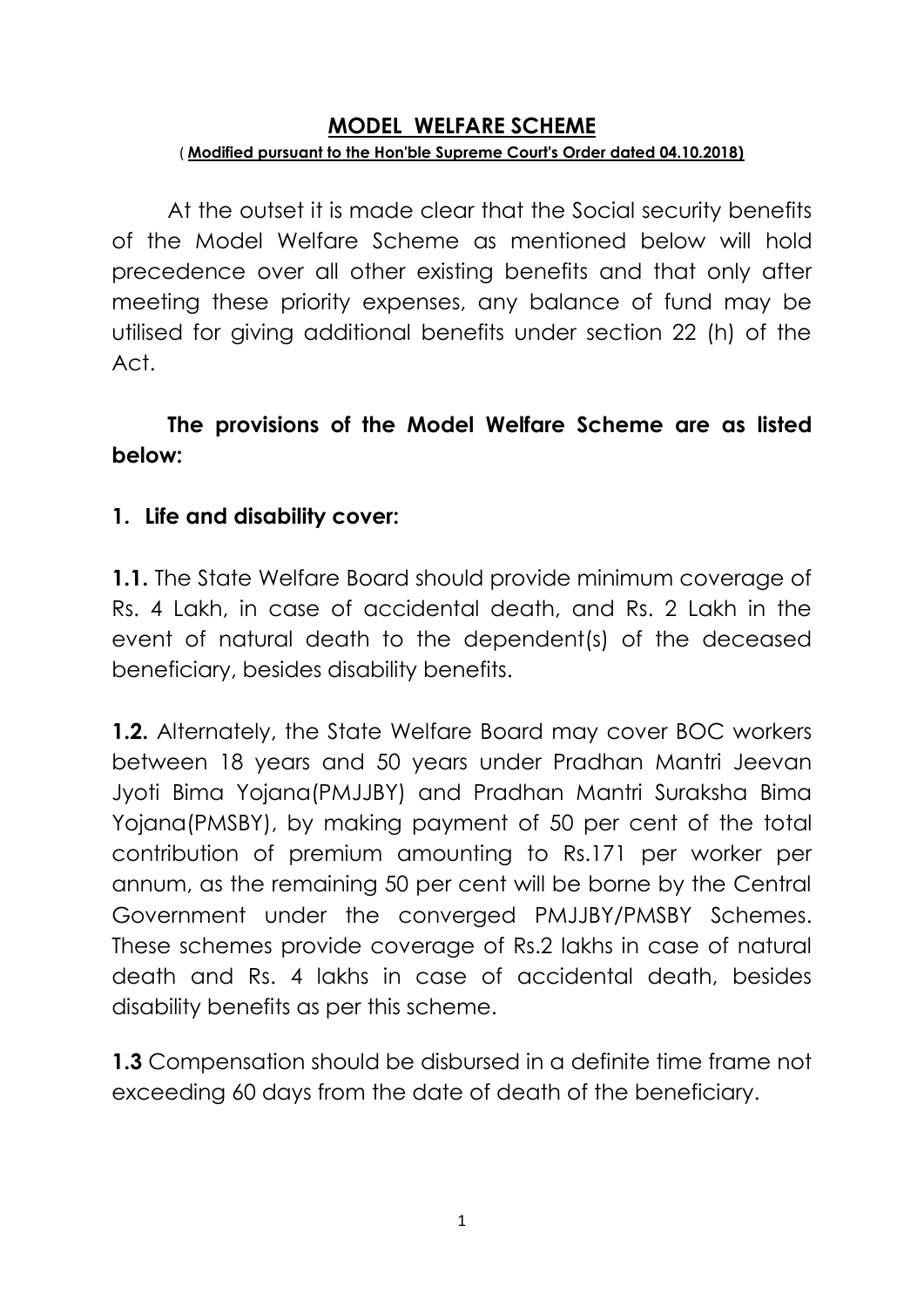# **2. Health and Maternity Cover:**

**2.1.** State Welfare Boards should coordinate with their respective States Governments to ensure that the newly launched Scheme 'Ayushman Bharat' is able to cover maximum BOC workers.

2.2. Those BOC workers who are not covered under the Ayushman Bharat scheme will be provided following benefits:

- (i) Reimbursement of expenses up to a prescribed limit in case of diseases as admissible under Ayushman Bharat Scheme as listed by the Ministry of Health & Family Welfare at https://www.abnhpm.gov.in.
- (ii) Paid maternity leave to registered construction workers ranging from 90 days to 26 weeks for up to two deliveries.
- (iii) Rs.6000/-per delivery for up to two deliveries to the wife of the registered construction workers, which will be in addition to any other benefit received from any Government Scheme in this regard.

# **3. Education:**

A minimum financial assistance for education of wards of the beneficiaries should be given at the following rates per child per annum:

- a. Class 1 to 5 at the rate of Rs. 1800
- b. Class 6 to 10 at the rate of Rs 2400,
- c. Class 11 to 12 at the rate of Rs 3,000
- d. Graduation courses at the rate of Rs 10,000,
- e. ITI/Vocational course/Professional Course at the rate equivalent to annual fee of Govt institutes/colleges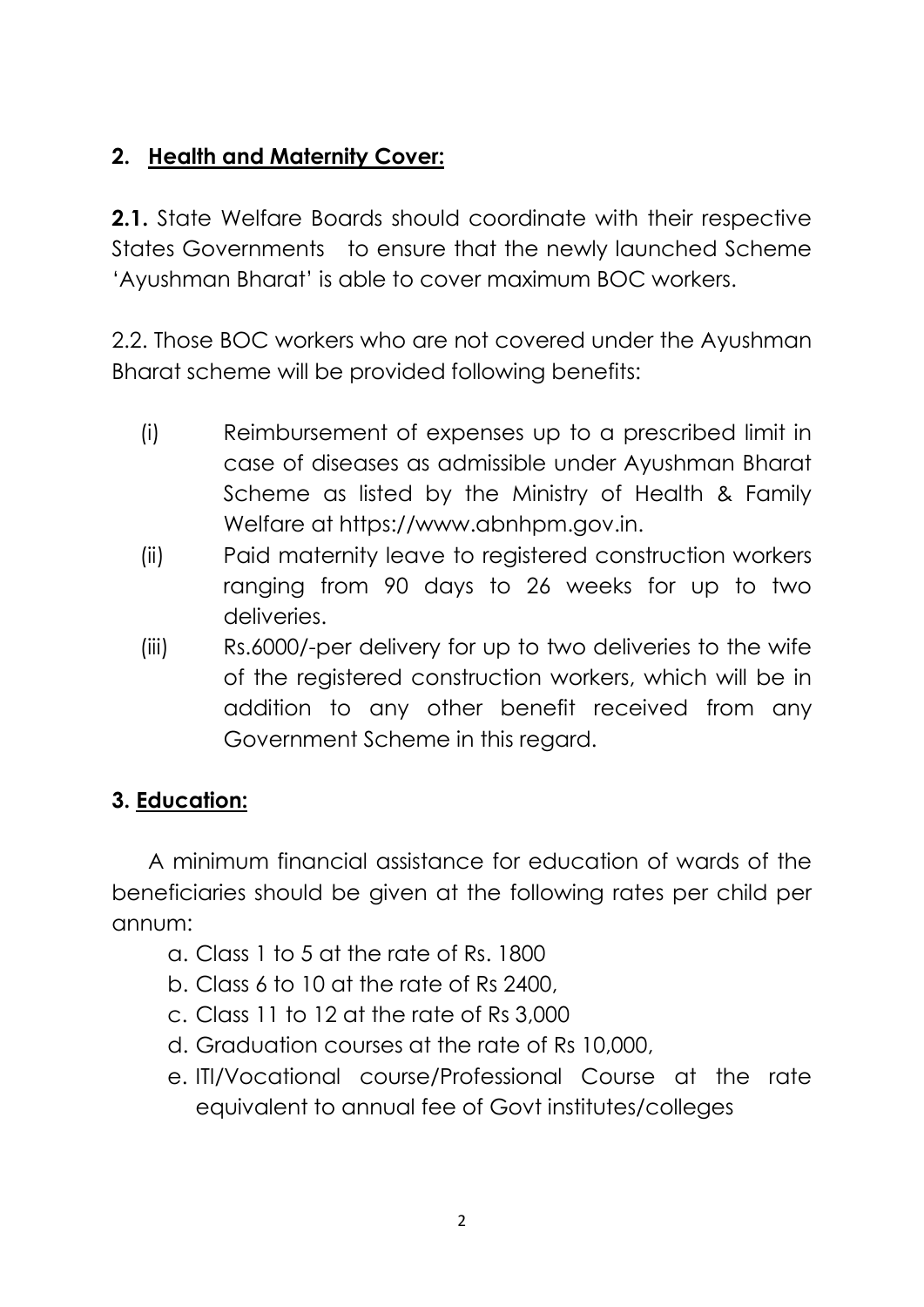It should be ensured that the beneficiary ward maintains 50% of the annual attendance in the class.

This is besides the Special Centres that the State should open for migrant workers.

The above benefits will be in addition to any other benefit received from any Government Scheme in this regard.

#### **4. Housing:**

Direction dated 11.07.2017 issued under Section 60 of the Act by the Central Government in regard to provision of transit accommodation/hostel/labour shed/night shelter etc. are reiterated, the salient features of which are given below:

- (A) The BOC workers are predominantly migratory who move from one place to other in search of work. During the period of transit or until they find work, they face great hardship due to lack of basic facilities like transit shelters, toilets etc., in and around the area common for their gathering in a city or metro.
- (B) In order to mitigate the hardship that a BOC worker faces, the States are advised to take proactive steps to facilitate transit accommodation/labour shed cum night shelter, mobile toilets and mobile crèches to BOC workers in the areas of their concentration prior to their finding work.
- (C) While incurring expenditure on such facilities due care has to be taken so as to ensure that sufficient funds remain available for providing social security to BOC workers on a sustained basis, which is the first and foremost objective of the BOCW Act. Social security benefits will hold precedence over all other existing benefits and that only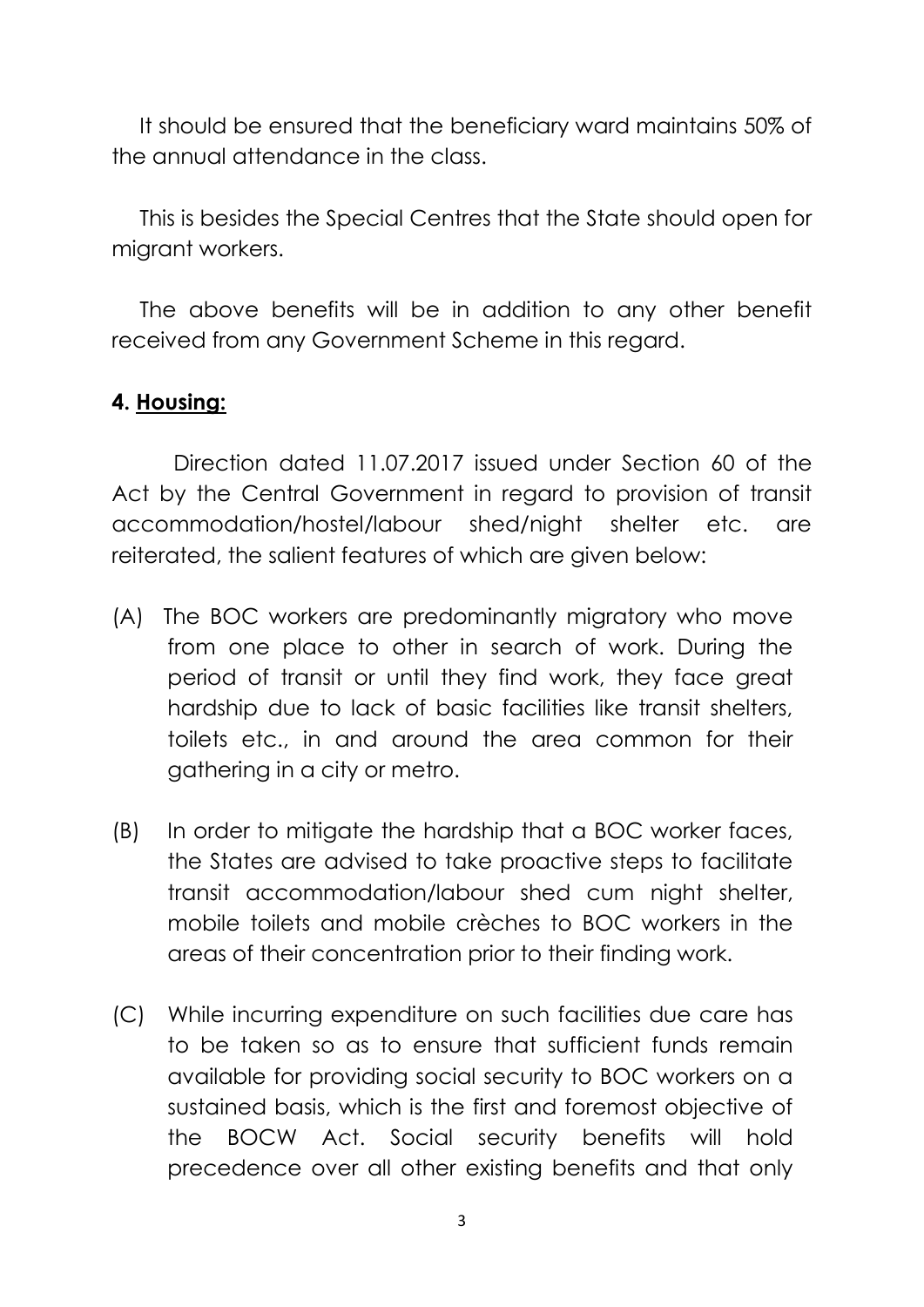after meeting these priority expenses, any balance of fund may be utilised for giving additional benefits under section 22 (h) of the Act.

- (D) Besides, the following conditions should be adhered to:
	- (a) The land should belong to the Government/ Local Body;
	- (b) It should be at a Central location;
	- (c) Priority should be given to Tier I & II cities;
	- (d) It must be used exclusively for BOC Workers;
	- (e) A Rent/User-fee must be charged and a record/register for the same must be maintained;
	- (f) The building must be maintained properly and all amenities provided for the users;
	- (g) The cost of providing transit accommodation, mobile toilet facilities and mobile crèche facilities must not exceed 10 per cent of the total expenses incurred during that financial year; and
	- (h) It must be ensured that it is not contrary to the provisions contained in Section 33, 34, 35 and 36 of the Act and the Rules framed there under wherein it is the employer's obligation to provide temporary accommodation and other facilities to the BOC workers within the work site or nearby it. Thus it is to be ensured that the transit accommodations and other facilities are not used in lieu of accommodations and other provisions to be facilitated by the employer.

In light of the above, it is stipulated that not more than 10 per cent of the cess amount collected in the previous year should be spent on this provision, including for giving loans/advances to the BOC workers as per Section 22 (c) of the BOCW Act.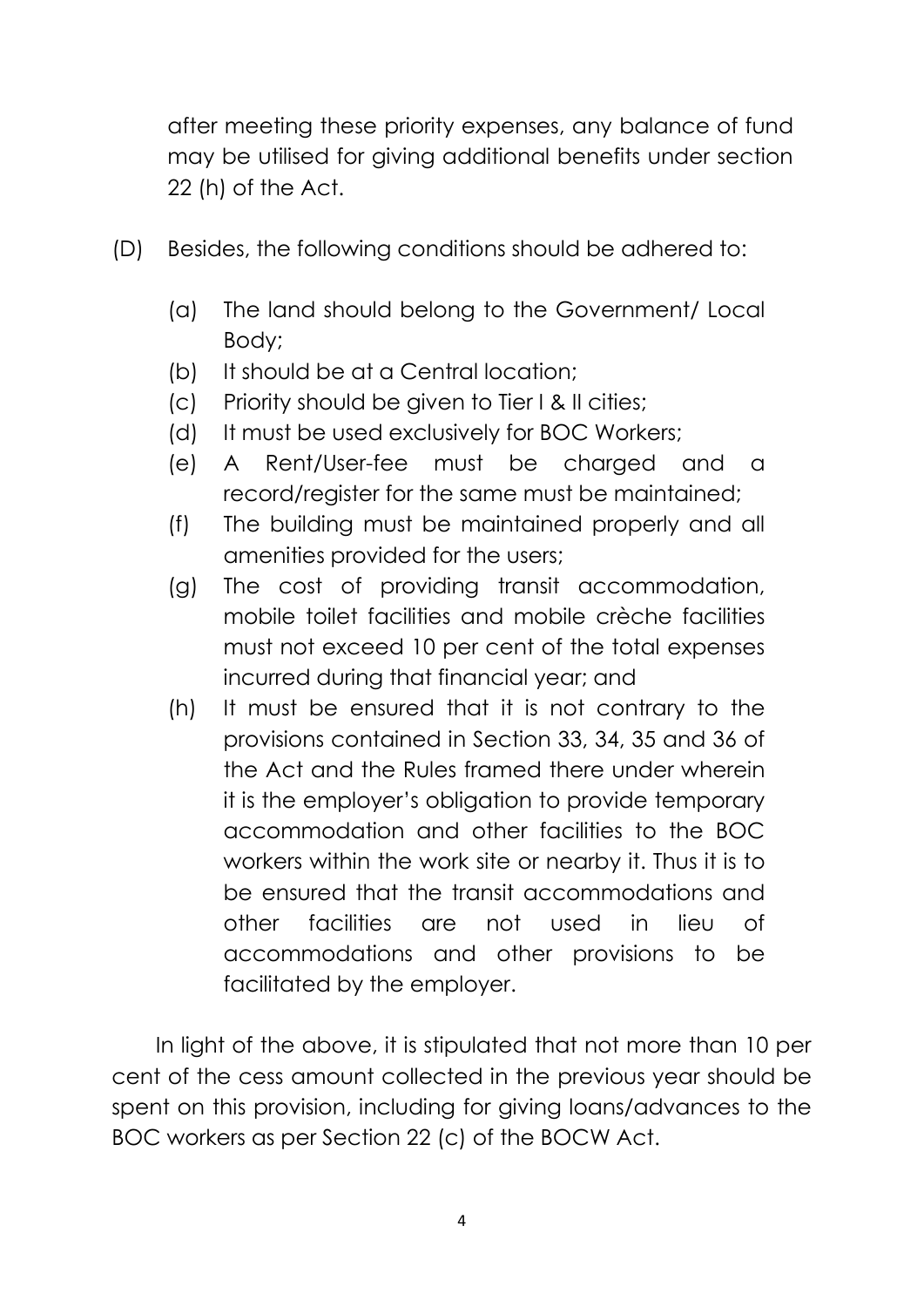## **5. Skill development:**

**5.1.** There should be convergence of the skill development activities of the BOCW Board with those of the State Skill Development Missions/Ministry of Skill Development and Entrepreneurship and National Skill Development Corporation so as to maximize benefits to the BOC workers and their dependents and help them upgrade their skills or diversify by acquiring new set of skills.

**5.2.** During such training period the worker should be given financial assistance in the form of stipend & training expenses and such training may be limited to once in 3 years. Skill development may also be provided to the dependents of a BOC worker but that may be without any stipend. The expenses to be incurred under this head in a financial year should not exceed 10% of the cess collected in the previous year.

## **6. Awareness Programs**

**6.1.** It is emphasized that spreading of awareness of the welfare schemes for BOC workers should be done by way of grass root level awareness programs rather than by advertisements in newspapers or TV channels. In this regard following measures should be adopted:

- (i) videos of welfare schemes should be broadcasted on the smart phones of the BOC workers.
- (ii) mobile number of the BOC workers should be captured so as to use it as effective medium to inform the workers in respect of the welfare schemes, registration/renewal process etc. on